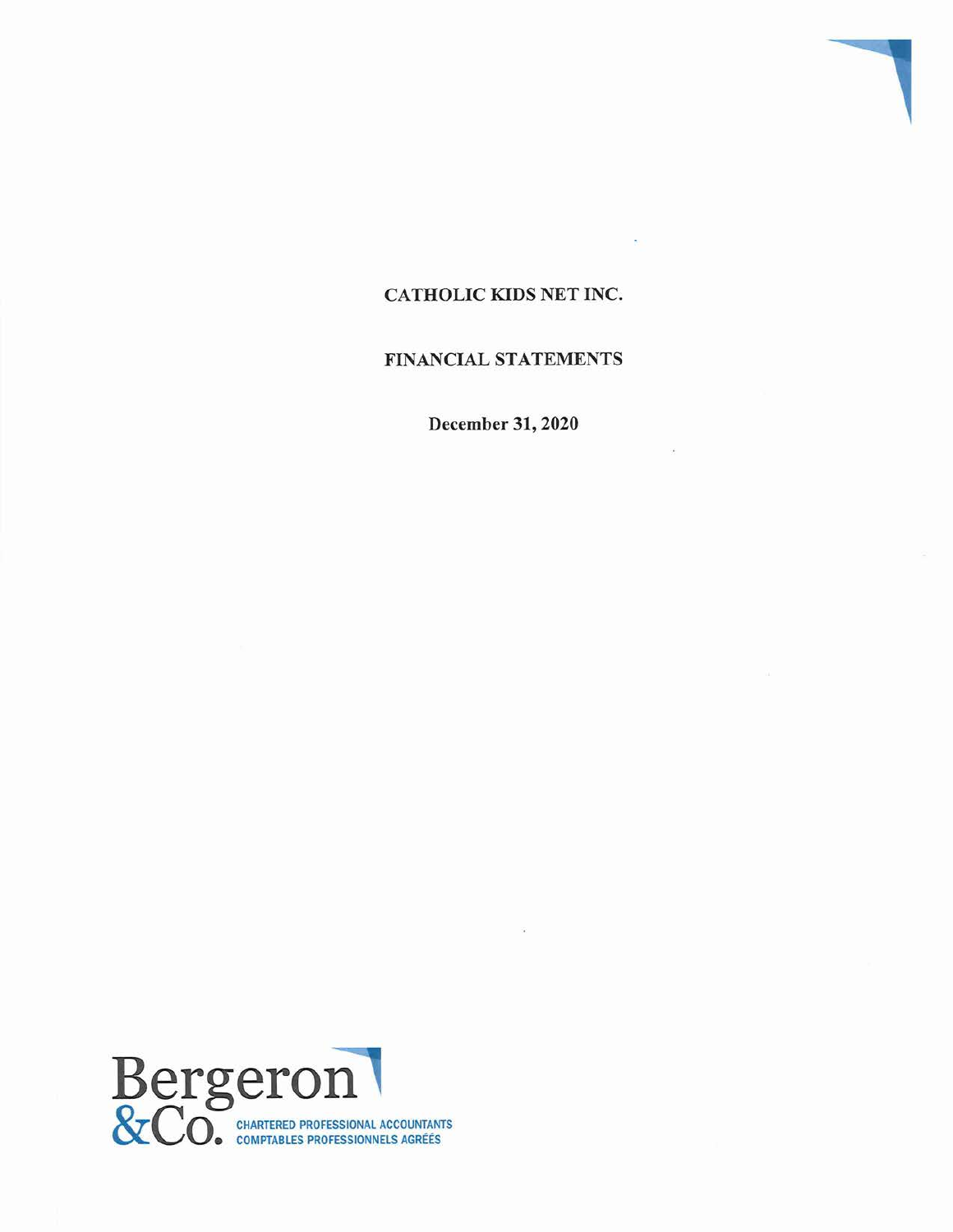# CATHOLIC KIDS NET INC.

# FINANCIAL STATEMENTS

# December 31, 2020

## INDEX

Page

| Independent Practitioner's Review Engagement Report |                |
|-----------------------------------------------------|----------------|
| Statement of Operations                             | $\overline{2}$ |
| Statement of Changes in Net Assets                  | 3              |
| <b>Statement of Financial Position</b>              | $\overline{4}$ |
| Cash Flow Statement                                 | 5              |
| Notes to Financial Statements                       | $6 - 8$        |

Bergeron&Co.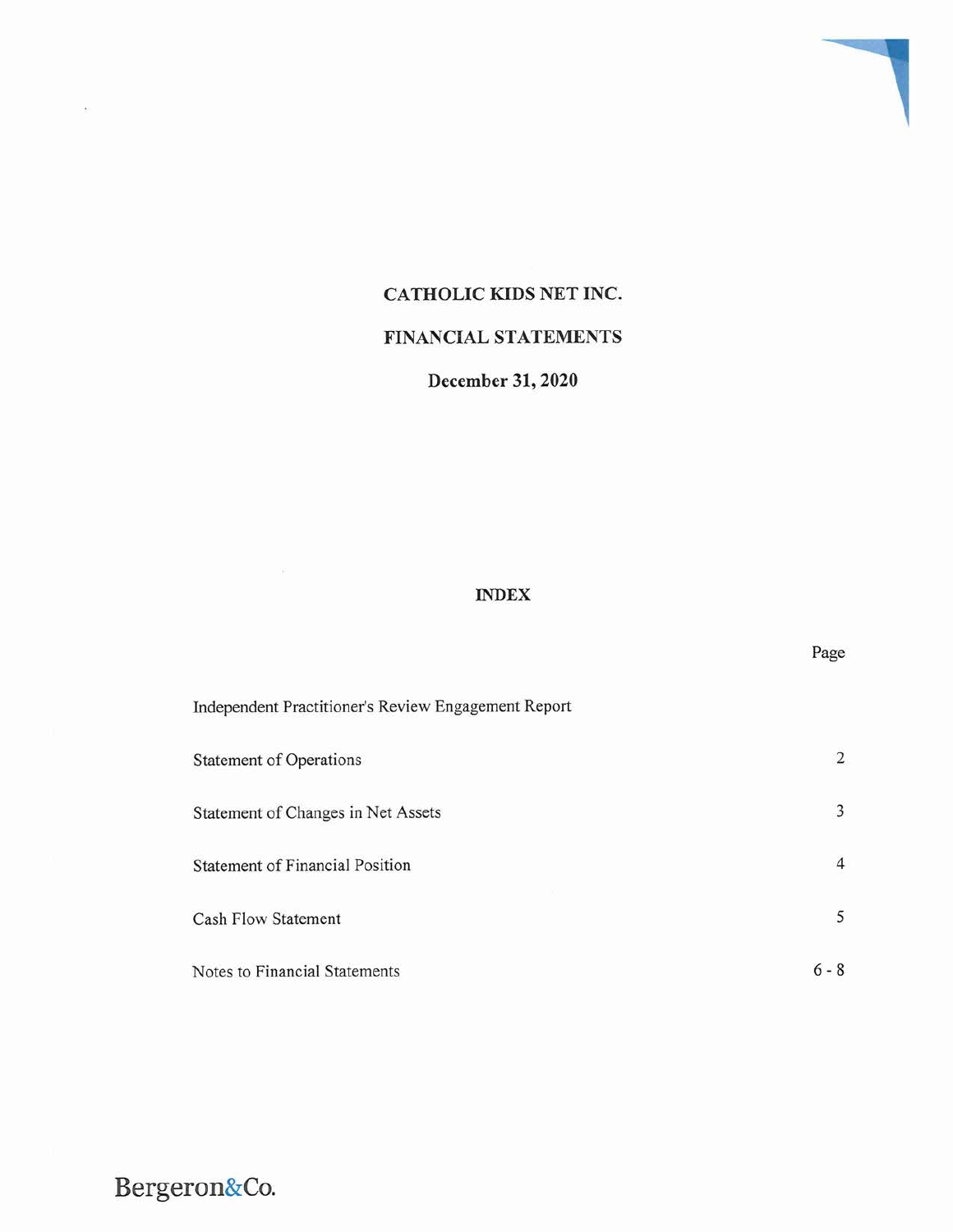

#### INDEPENDENT PRACTITIONER'S REVIEW ENGAGEMENT REPORT

To the Members of Catholic Kids Net Inc.

We have reviewed the accompanying financial statements of Catholic Kids Net Inc. that comprise the statement of financial position as at December 31, 2020, and the statements of operations, changes in net assets, and cash flows for the year then ended and a summary of significant accounting policies and other explanatory information.

#### Management's Responsibility for the Financial Statements

Management is responsible for the preparation and fair presentation of these financial statements in accordance with Canadian accounting standards for not-for-profit organizations, and for such internal control as management determines is necessary to enable the preparation of financial statements that are free from material misstatement, whether due to fraud or error.

#### Practitioner's Responsibility

Our responsibility is to express a conclusion on the accompanying financial statements based on our review. We conducted our review in accordance with Canadian generally accepted standards for review engagement which requires us to comply with relevant ethical requirements.

A review of financial statements in accordance with Canadian generally accepted standards for review engagements is a limited assurance engagement. The practitioner performs procedures, primarily consisting of making inquiries of management and others within the entity, as appropriate, and applying analytical procedures, and evaluates the evidence obtained.

The procedures performed in a review are substantially less in extent than, and vary in nature from, those performed in an audit conducted in accordance with Canadian generally accepted auditing standards. Accordingly, we do not express an audit opinion on these financial statements.

#### Conclusion

Based on our review, nothing has come to our attention that causes us to believe that the financial statements do not present fairly, in all material respects, the financial position of Catholic Kids Net Inc. as at December 31, 2020, and the results of its operations and cash flows for the year then ended in accordance with Canadian accounting standards for not-for-profit organizations.

#### Emphasis of matter

We draw attention to note 7 which provices information on the ongoing Covid-19 situation and its impact on the financial statements.

 $\zeta$  ,  $\omega$  is nongered

Bergeron & Co. Chartered Professional Accountants Edmonton, AB

June 10,2021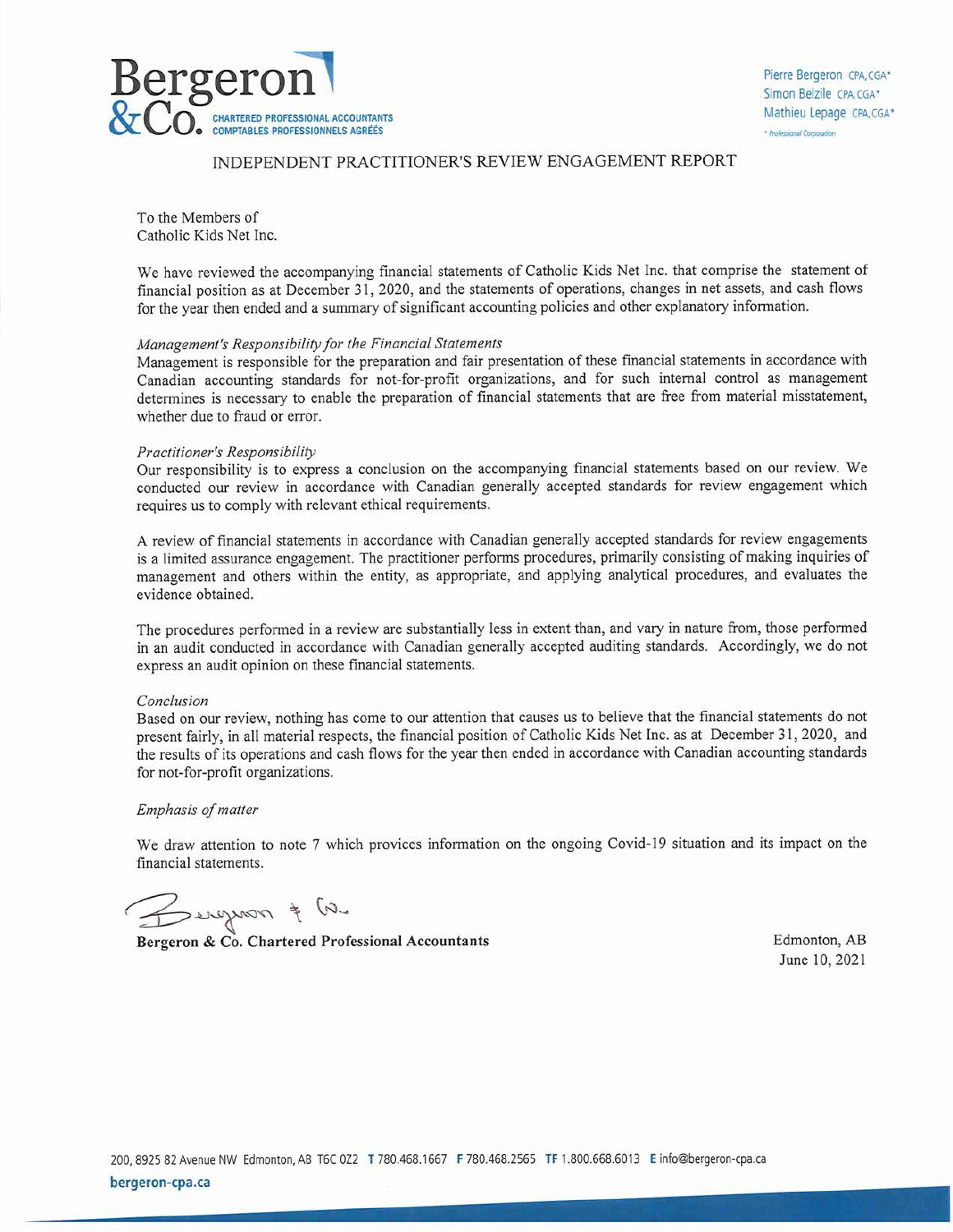## CATHOLIC KIDS NET INC. STATEMENT OF OPERATIONS For the year ended December 31,2020

| <b>REVENUES</b><br>Donations                                                                                                                                                                                                                                                                                         | 2020                                                                                                                  | 2019                                                                                                                                                     |
|----------------------------------------------------------------------------------------------------------------------------------------------------------------------------------------------------------------------------------------------------------------------------------------------------------------------|-----------------------------------------------------------------------------------------------------------------------|----------------------------------------------------------------------------------------------------------------------------------------------------------|
| Interest<br>Sales<br>Registrations<br>Fundraising                                                                                                                                                                                                                                                                    | ${\mathbb S}$<br>35,215<br>46<br>35,261                                                                               | \$<br>70,583<br>40<br>14,490<br>166,015<br>3,484<br>254,612                                                                                              |
| <b>EXPENSES</b>                                                                                                                                                                                                                                                                                                      |                                                                                                                       |                                                                                                                                                          |
| Office and general<br>Repairs and maintenance<br>Professional fees<br>Advertising and promotion<br>Insurance<br>Food<br><b>Bad</b> debts<br>Interest and bank charges<br>Stipend<br>Purchases<br>Programming expenses<br>Training<br>Non-claimable Goods and Services Tax<br>Utilities<br>Equipment rental<br>Travel | 7,088<br>4,868<br>4,176<br>3,670<br>3,548<br>2,347<br>1,684<br>3,094<br>942<br>728<br>570<br>251<br>224<br>140<br>137 | 15,825<br>6,895<br>5,270<br>8,085<br>3,222<br>83,982<br>167<br>6,661<br>2,493<br>18,696<br>46,098<br>3,318<br>1,506<br>3,603<br>48,124<br>5,173<br>6,543 |
| Capital assets expensed (Note 4)                                                                                                                                                                                                                                                                                     |                                                                                                                       |                                                                                                                                                          |

See accompanying Notes to Financial Statements 2. Bergeron&Co.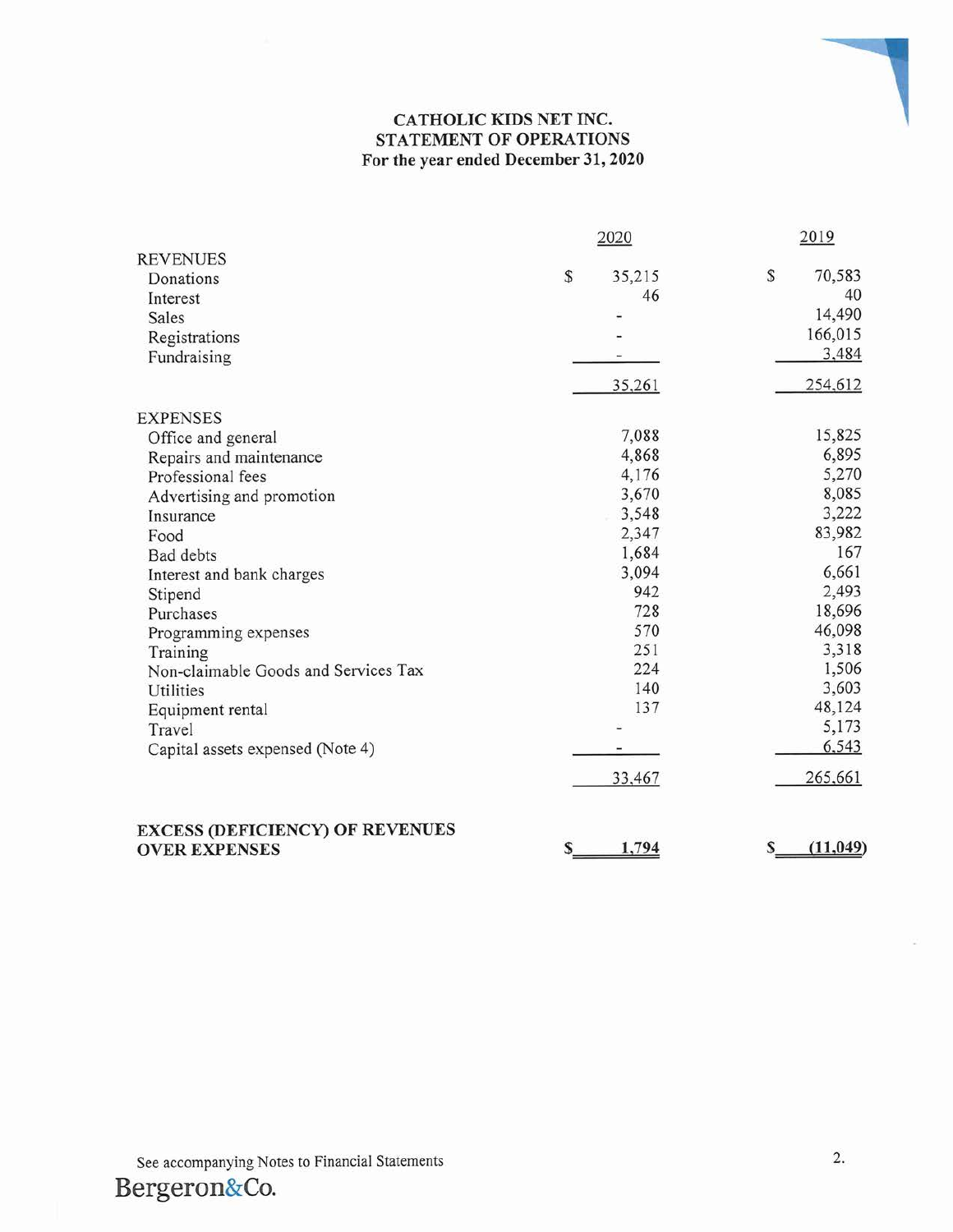## CATHOLIC KIDS NET INC. STATEMENT OF CHANGES IN NET ASSETS(Unaudited)For the year ended December 31,2020

| <b>NET ASSETS</b>                             | Invested in<br>capital assets | Restricted<br>(Note 6)   |   | Unrestricted |   | Total<br>2020 |   | Total<br>2019 |
|-----------------------------------------------|-------------------------------|--------------------------|---|--------------|---|---------------|---|---------------|
| Balance, beginning of year                    | $\sim$                        | $\sim$                   | S | 64,826       | S | 64,826        | S | 75,876        |
| Excess (deficiency) of revenues over expenses | $\overline{\phantom{a}}$      | $\overline{\phantom{a}}$ |   | 1,794        |   | 1,794         |   | (11, 049)     |
| Internally imposed restrictions               |                               | 30,000                   |   | (30,000)     |   |               |   |               |
|                                               |                               | 30,000                   |   | 36,620       |   | 66,620        |   | 64,827        |
| Balance, end of year                          |                               | 30,000                   |   | 36,620       |   | 66,620        |   | 64,827        |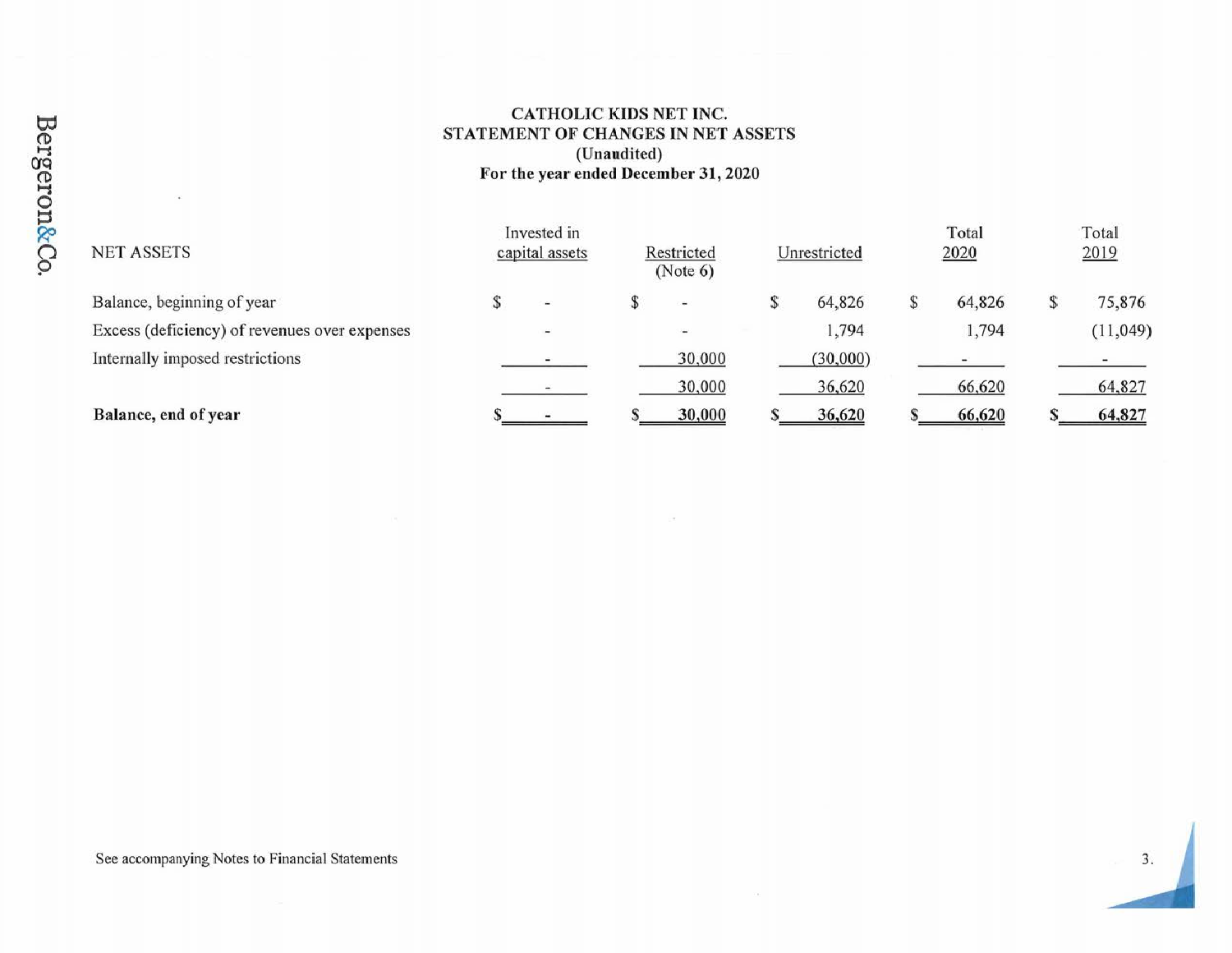## CATHOLIC KIDS NET INC. STATEMENT OF FINANCIAL POSITION December 31, 2020

### ASSETS

|                                                                                                                                  |                    |   | 2020                       |   | 2019                               |
|----------------------------------------------------------------------------------------------------------------------------------|--------------------|---|----------------------------|---|------------------------------------|
| <b>CURRENT</b><br>Cash (Note 3)<br>Accounts receivable<br>Goods and Services Tax recoverable<br>Prepaid expenses<br>TOTAL ASSETS |                    | S | 59,625<br>13,575<br>73,200 | S | 62,334<br>4,222<br>2,781<br>69,342 |
|                                                                                                                                  | <b>LIABILITIES</b> |   |                            |   |                                    |
| <b>CURRENT</b>                                                                                                                   |                    |   |                            |   |                                    |
| Accounts payable and accrued liabilities<br>Goods and Services Tax payable<br>Deferred registrations                             |                    | S | 5,832<br>693<br>55         | S | 4,175<br>341                       |
| TOTAL LIABILITIES                                                                                                                |                    |   | 6,580                      |   | 4,516                              |
|                                                                                                                                  | <b>NET ASSETS</b>  |   |                            |   |                                    |
| Restricted net assets (Note 6)<br>Unrestricted net assets                                                                        |                    |   | 30,000<br>36,620           |   | 64,826                             |
| TOTAL NET ASSETS                                                                                                                 |                    |   | 66,620                     |   | 64,826                             |
| TOTAL LIABILITIES AND NET ASSETS                                                                                                 |                    |   | 73,200                     |   | 69,342                             |
| Approved by the Directors:                                                                                                       |                    |   |                            |   |                                    |
|                                                                                                                                  |                    |   |                            |   |                                    |

, Director , Director , Director , Director , Director , Director , Director , Director ,  $\frac{1}{2}$ 

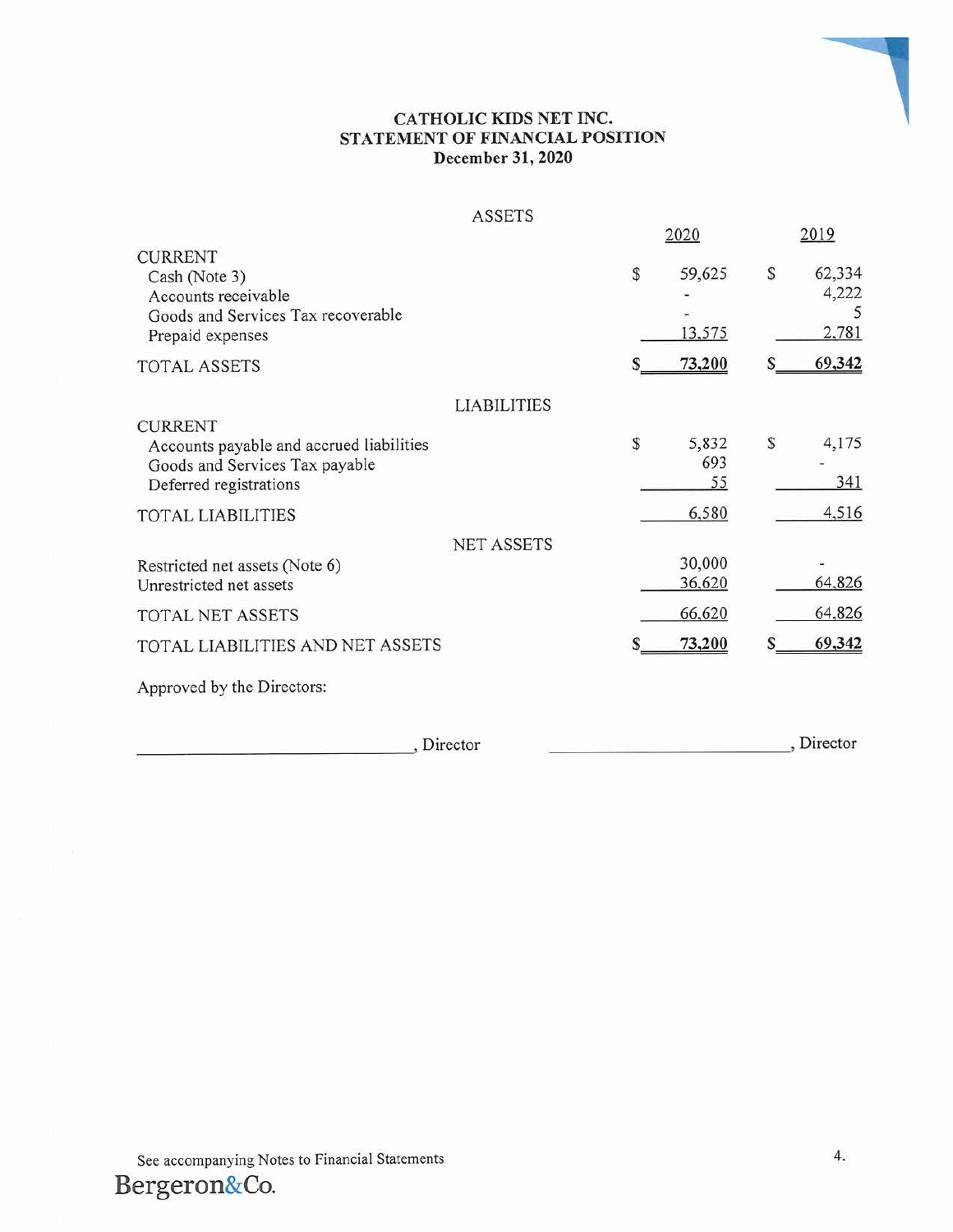## CATHOLIC KIDS NET INC. CASH FLOW STATEMENT For the year ended December 31,2020

|                                                                                                                                                                                                                                 | 2020                                        | 2019                                              |  |  |
|---------------------------------------------------------------------------------------------------------------------------------------------------------------------------------------------------------------------------------|---------------------------------------------|---------------------------------------------------|--|--|
| OPERATING ACTIVITIES<br>Excess (deficiency) of revenues over expenses<br>Add (deduct):                                                                                                                                          | \$<br>1,794                                 | \$<br>(11,049)                                    |  |  |
| Net change in non-cash working capital<br>balances related to operations<br>Accounts receivable<br>Goods and Services Tax recoverable<br>Prepaid expenses<br>Accounts payable and accrued liabilities<br>Deferred registrations | 4,222<br>698<br>(10, 793)<br>1,656<br>(286) | (3, 572)<br>5,726<br>(516)<br>(5,516)<br>(1, 387) |  |  |
| <b>INCREASE IN CASH</b>                                                                                                                                                                                                         | (2,709)                                     | (16,314)                                          |  |  |
| CASH, beginning of year                                                                                                                                                                                                         | 62,334                                      | 78,648                                            |  |  |
| CASH, end of year                                                                                                                                                                                                               | 59,625                                      | 62,334                                            |  |  |

1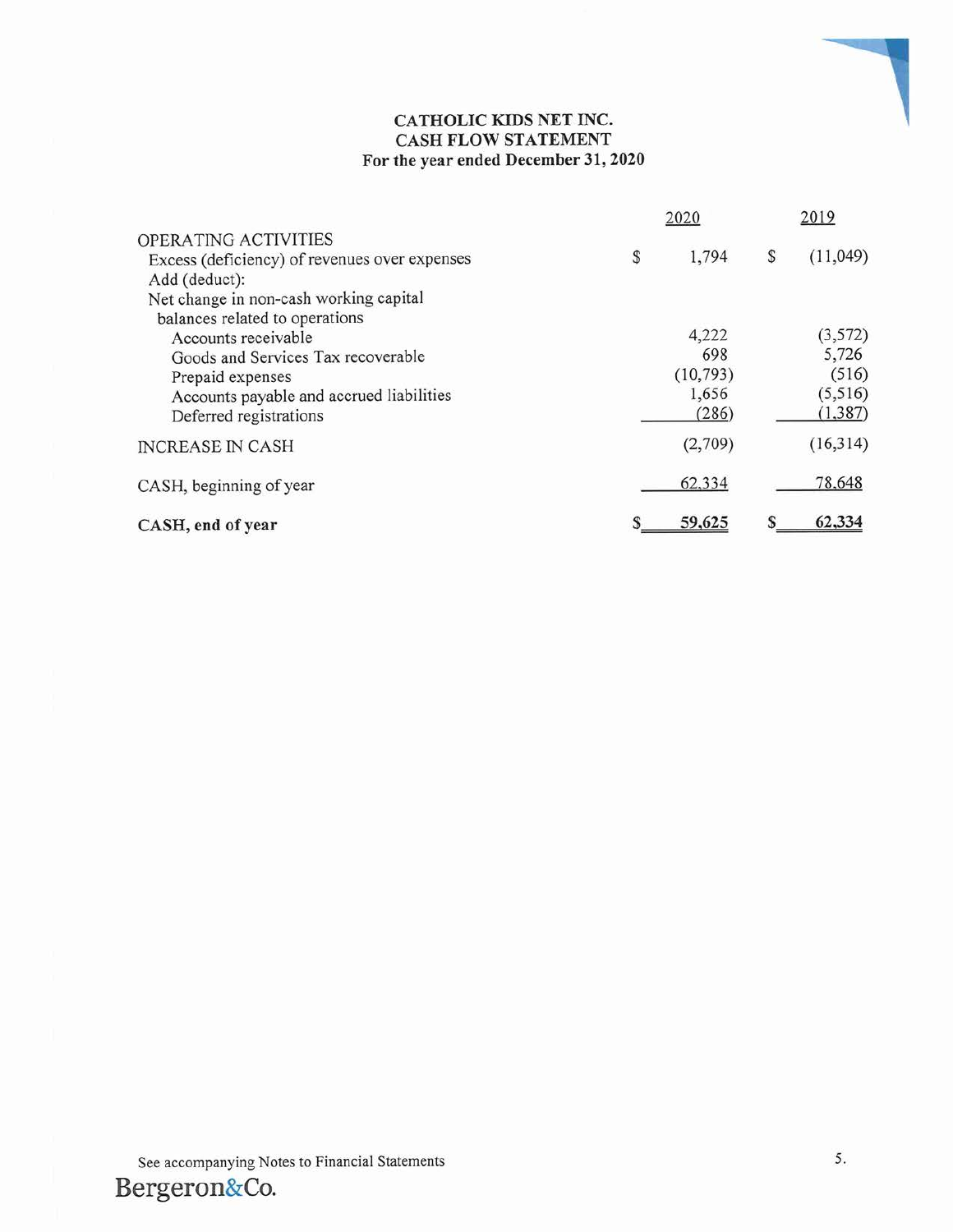## CATHOLIC KIDS NET INC. NOTES TO FINANCIAL STATEMENTS December 31, 2020

## 1. PURPOSE OF THE NOT-FOR-PROFIT ORGANIZATION

Catholic Kids Net Inc. (the "organization") is a registered charity incorporated under the Business Corporations Act of Alberta. The organization operates summer camps for youth from 7 years old to 17 years old which help them to learn how to live Christian virtues throughout their life.

The organization is operating as a not-for-profit entity and as such is exempt from income tax under section 149 of the Income Tax Act of Canada.

## 2. ACCOUNTING POLICIES

These financial statements were prepared in accordance with Canadian accounting standards for not-for-profit organizations and include the following significant accounting policies:

#### Revenue recognition

a) Catholic Kids Net Inc. follows the deferral method of accounting for contributions. Restricted contributions are recognized as revenue in the year in which the related expenses are incurred. Unrestricted contributions are recognized as revenue when they are received or receivable if the amount to be received can be reasonably estimated and collection is reasonably assured.

Registrations are recognized as revenue when the camp occurs.

Sales are recognized as income once the item has been purchased and the rights or benefits of the item have been transferred to the buyer.

#### Contributed materials and services

b) Volunteers contribute many hours per year to assist the organization in carrying out its service delivery activities. Because of the difficulty of determining their fair value, contributed services are not recognized in the financial statements. Contributed materials are recognized at their fair value in the statement of operations.

#### Cash and cash equivalents

Cash and cash equivalents include amounts on deposit with financial institutions and term deposits that mature within three months from the date of acquisition. Cash and cash equivalents exclude term deposits that are unavailable for current use because they are pledged as security.

#### Financial instruments

d) The organization initially measures its financial assets and financial liabilities at fair value. It subsequently measures all its financial assets and financial liabilities at amortized cost.

Financial assets measured at amortized cost include cash and accounts receivable.

Financial liabilities measured at amortized cost include accounts payable and accrued liabilities.



i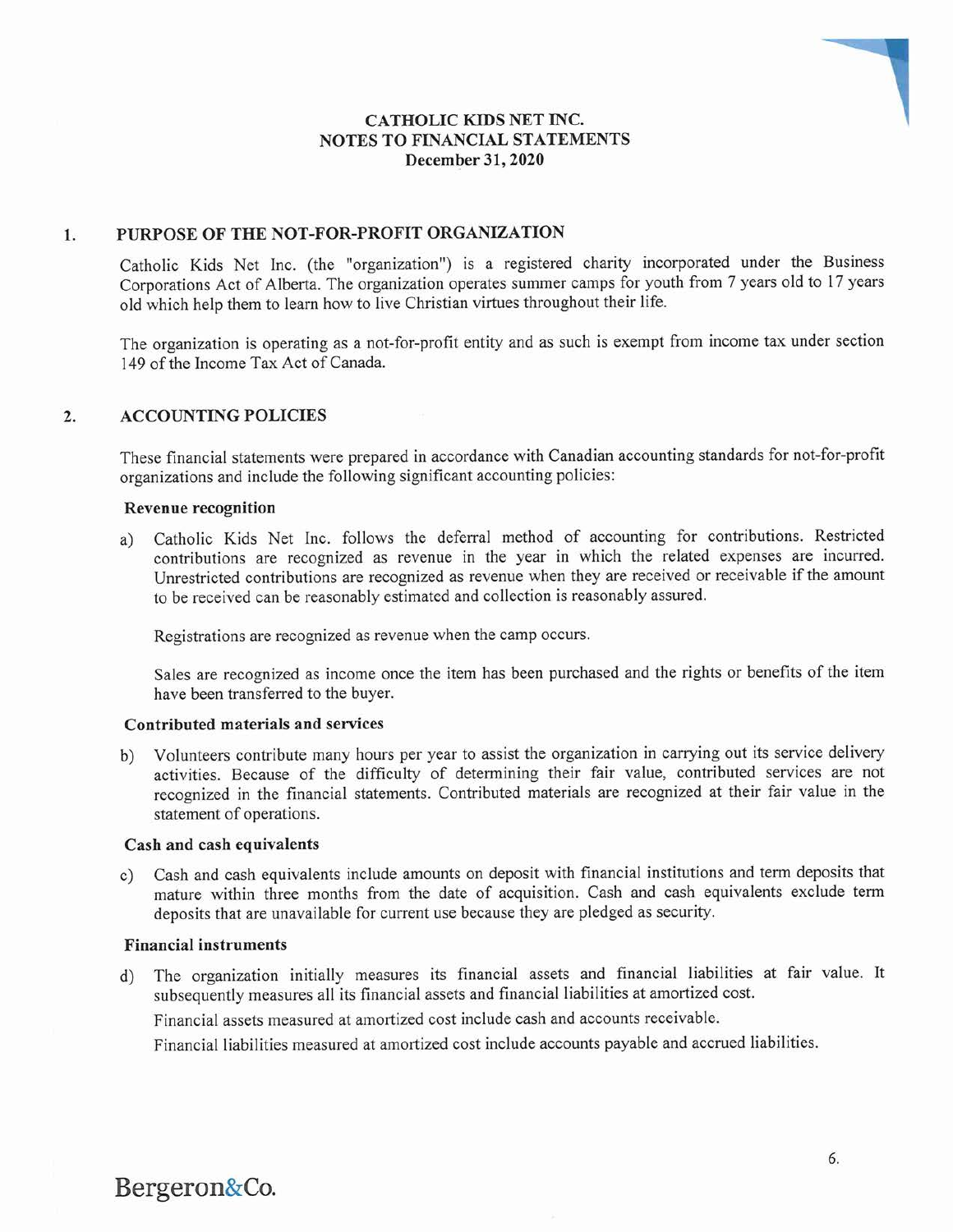## CATHOLIC KIDS NET INC. NOTES TO FINANCIAL STATEMENTS December 31, 2020

#### Financial instruments impairment

e) Financial assets measured at cost or amortized cost are tested for impairment if there are indications of possible impairment. The amount of the write-down is recognized in the statement of operations. A previously recognized impairment loss may be reversed to the extent of the improvement, either directly or by adjusting the allowance account, provided it is no greater than the amount that would have been reported at the date of the reversal had the impairment loss not been recognized previously. The amount of the reversal is recognized in the Statement of Operations.

#### Tangible capital assets of a small NPO

f) In accordance with Canadian accounting standards for not-for-profit organizations, Catholic Kids Net Inc. qualifies as a small organization as defined in the CPA Handbook for purposes of reporting capital assets. Accordingly, the organization has opted to report tangible capital assets as expenses in the year they are purchased. Proceeds from the disposition of tangible capital assets are reported as revenue in the year they are sold. No amortization is recorded, nor are the tangible capital assets reported on the statement of financial position.

#### Management's use of estimates

g) In preparing financial statements in accordance with Canadian accounting standards for not-for-profit organizations, management must make estimates such as the reported amounts of revenues and expenses for the year. Actual results may differ from these estimates.

### 3. RESTRICTED CASH

|                                                                                                                       |   | 2020         | 2019 |        |  |
|-----------------------------------------------------------------------------------------------------------------------|---|--------------|------|--------|--|
| Unrestricted cash                                                                                                     | S | 29,570       | S    | 61,993 |  |
| Restricted cash<br>Externally restricted cash - deferred registrations<br>Internally restricted cash - Capital budget |   | 55<br>30,000 |      | 341    |  |
| <b>Total Cash</b>                                                                                                     |   | 59,625       |      | 62,334 |  |

#### 4. TANGIBLE CAPITAL ASSETS

There were no Tangible capital asset purchases in 2020 (2019 - \$6,543) that were charged to the organization's expenditures during the year. The tangible capital assets held by the organization consist of tents worth \$5,878, and scene and set construction worth \$3,636; trailers totaling \$4,324; and a portable shower totaling \$1,465.

Bergeron&Co.